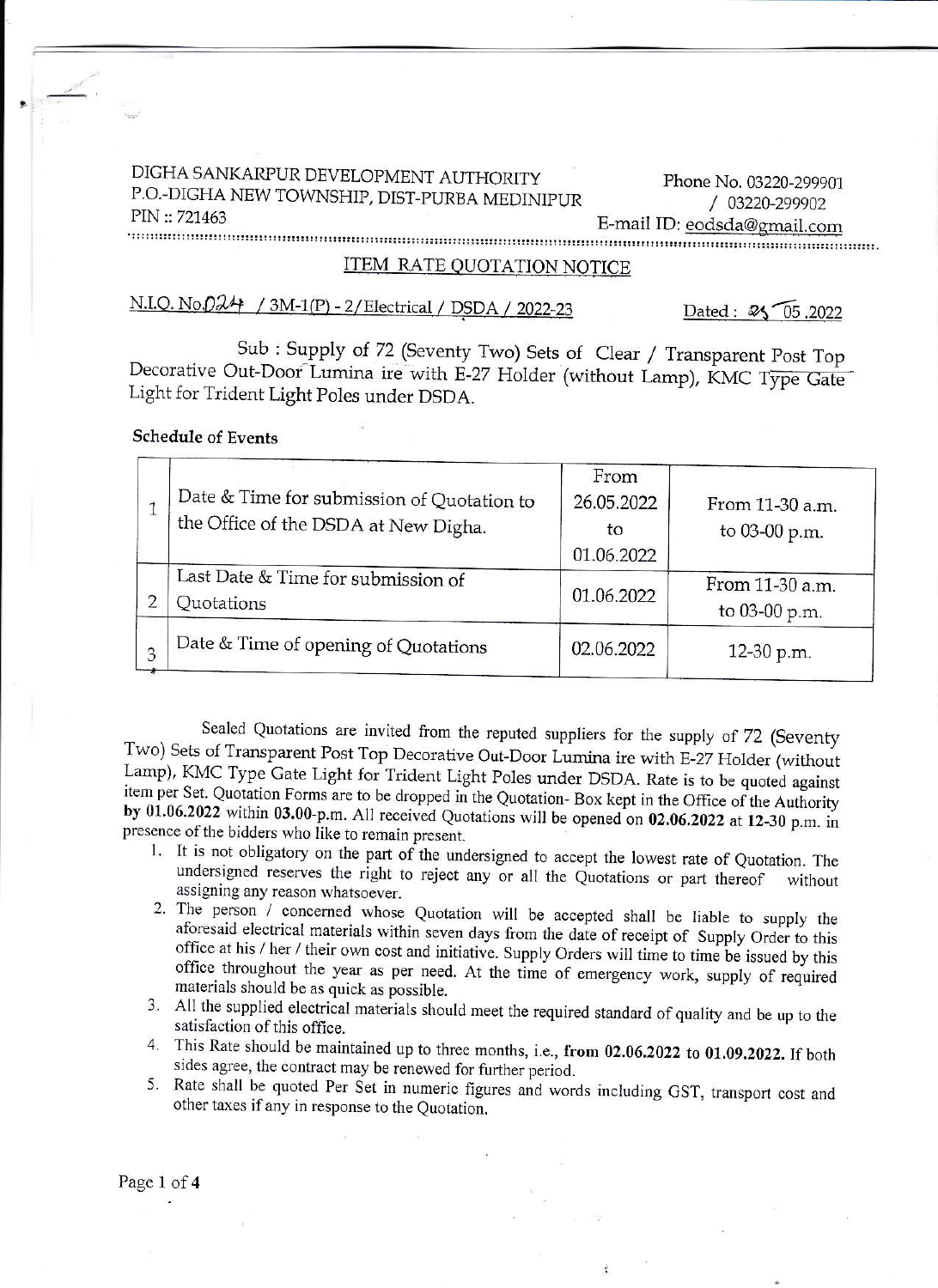#### Receiving of Documents :-

Relevant Quotation documents must be submitted along with the Quotation Form Ior pariicipating in this Quotation. If the mandatory documents are not subnitted within the stipulated date & time, the Bid of the applicant shall summarily be rejected and the Bid Offer shall not be opened. The Mandatory Documents in detail are shown below.

#### Mandatory Documents :-

- i) Name, address and contact no. in detail of Individual / Contractor / Agency with name of Proprietor or Partner etc.
- PAN Card (Xerox Copy). ii)
- GSI Regn (Xerox Copy). iii)
- Trade License. iv)
- Note:- The Quotation will be summarily rejected if any of these documents are not submitted. Original documents shall have to be shown if required by the Authority.

#### Credential:

#### Technical :

 $\frac{1}{2}$ 

i;

- 1) II the applicant is an authorized signatory, she / he should submit document of authorization along with the application.
- 2) Penalty for suppression / distortion of facts : If any bidder fails to produce the
- original hard copies of the documents (especially mandatory documents cited above which is vital for his eligibility ) or any other documents within the specified time frame stated above or if any deviation is detected in the hard copies or if there is any suppression of fact during any time of the Quotation process or even after the issuance of work order, the bidder will be suspended from participating in the quotation for  $2$  (two) years.

#### Financial Bid :-

- 1) Rate is to be quoted against the Item Per Set.<br>2) Rate shall be quoted Per Set in numeric figure
- Rate shall be quoted Per Set in numeric figures and words including GST, transport cost and other taxes if any in response to the Quotation.

#### Taxes & Dutics to be bome by the bidder:-

It may again be reiterated that Income Tax, GST, Sales Tax, Royalty and similar other statutory Levy / Cess etc. will have to be borne by the Bidder.

#### Conditional and incomplete Ouotation :-

Conditional and incomplete Quotations shall be summarily rejected.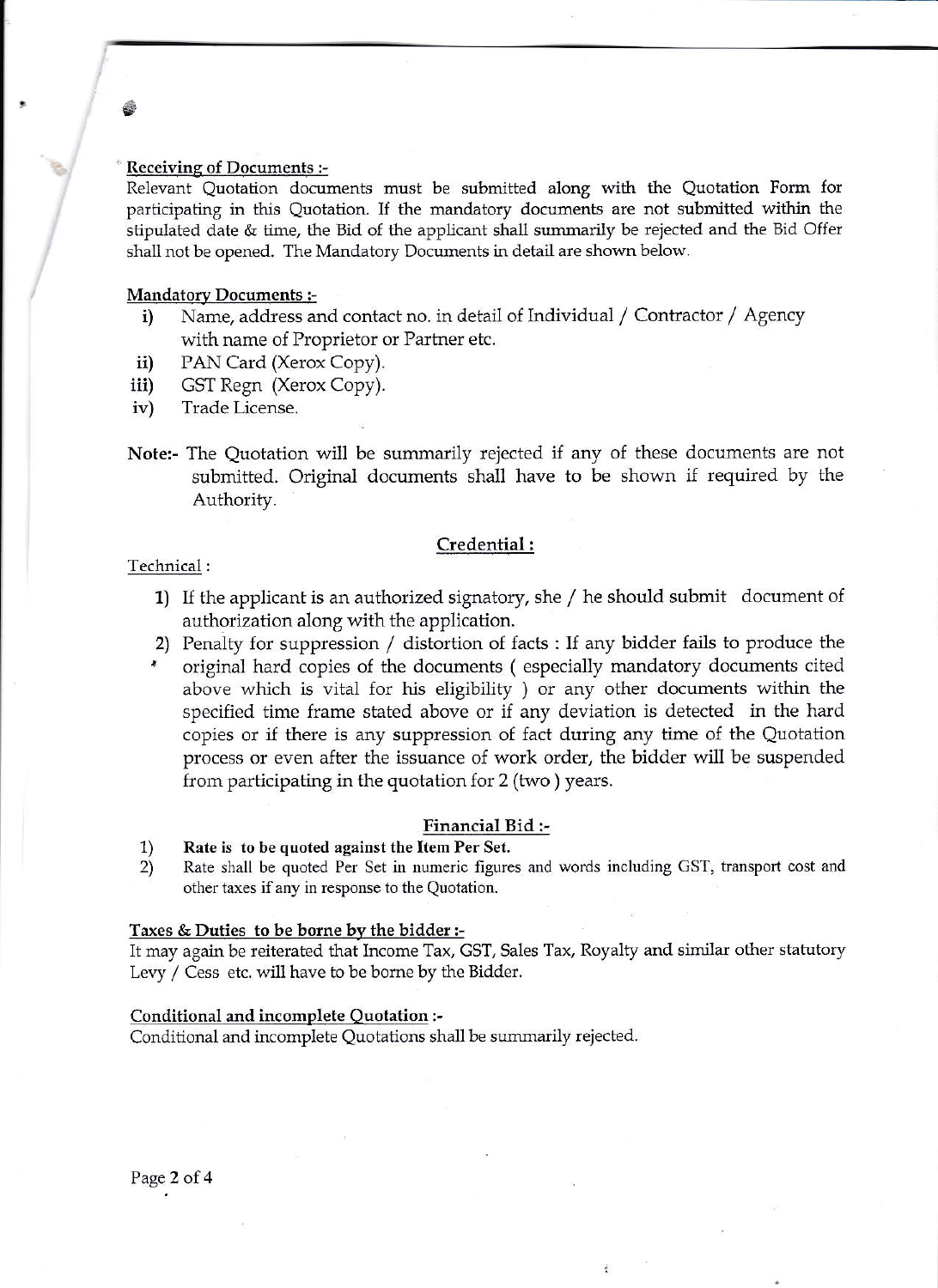### Acceptance of Quotation:-

Lowest valid rate may be accepted, however, the undersigned does not bind him to do so and reserves the right to reject any or all the quotations without assigning any reason and also reserves the right to split the work amongst more than one bidder. Payment :-

The payment of bill for the said supply will be made according to the availability of fund and no financial claim in case of any delay in payment will be entertained. It is also mentioned here that no mobilization advance or secured advance will be allowed in any circumstances.

### Other Conditions :-

- DSDA takes no responsibility for any delay / loss / non-receipt of quotation document or any other letter sent by Post or other way.
- Bidder can approach only the Executive Officer or representative of DSDA for any clarification with respect to this quotation.
- The decision of authority with respect to this Quotation is final and binding.
- All the pages in the required quotation should be signed with date by the bidders.
- · Bidders who will sign on quotation on behalf of an Agency must produce the 'Registered documents' in respect of their competency to do so failing which their quotations will not be considered.
- The successful bidder shall have to supply as per instruction after receipt of the Supply-Order failing which Supply-Order shall be cancelled without assigning any reason.
- Sub-letting of the job is not permissible under any circumstances. If the authority comes to know that the agency has sub-let the work, action shall be taken to terminate the contract.
- . Original copies of all certificates shall be produced for checking and verification of all supporting documents on request of DSDA.
- · Discretion of the authority inviting quotation: -- The quotation inviting authority reserves the right to accept or to reject any or all applications / quotations without assigning any reason whatsoever.
- The change of dates and any other amendment in this regard shall be informed on website of DSDA, i.e., www.dsda.org.in

Executive Officer, Digha Sankarpur Development Authority & Spl. Officer, U.D. & M.A. Deptt.

 $x^2$  /05/2022